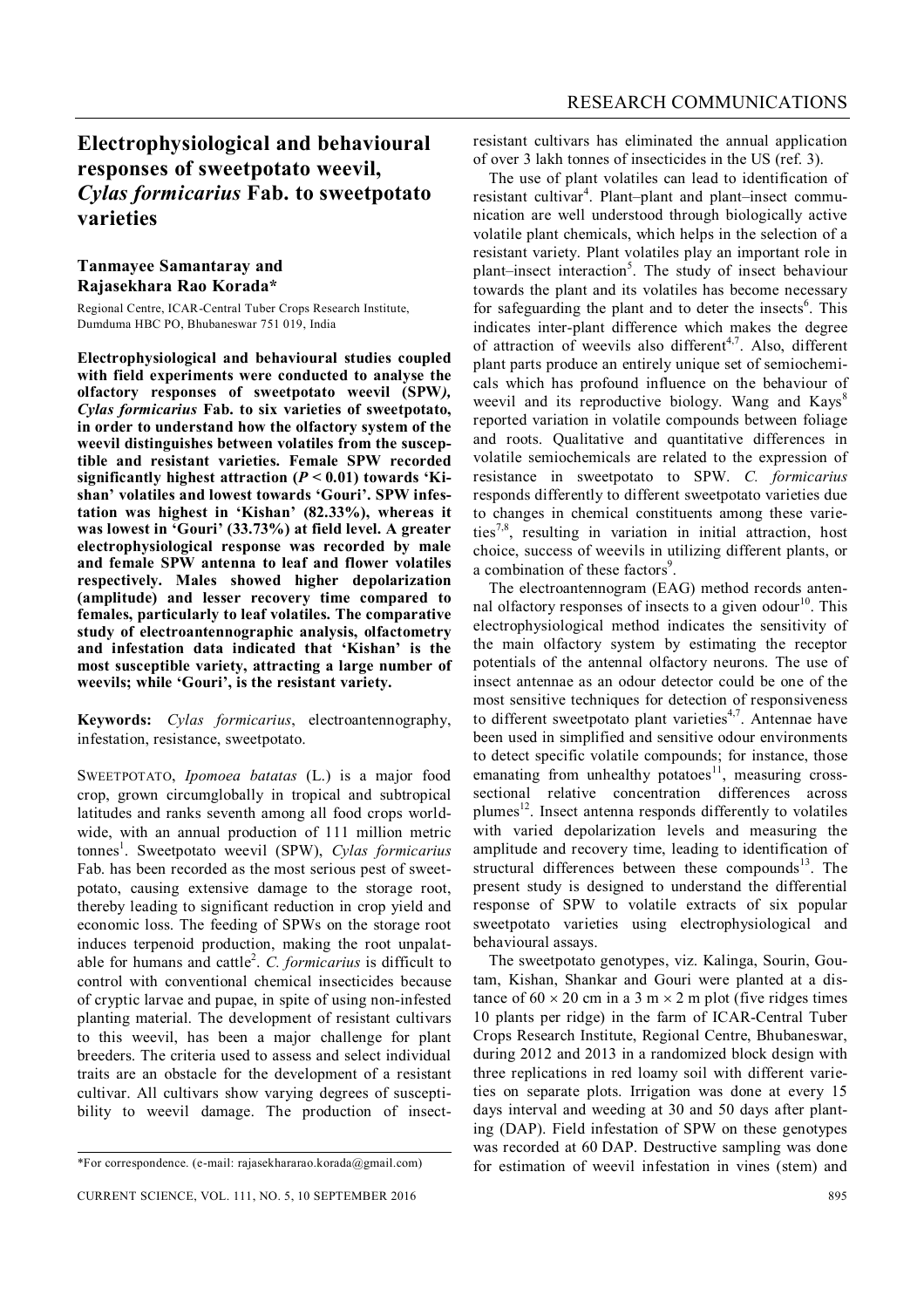storage roots. Five plants were randomly selected and entirely rooted out; their vines and storage roots were cut open for counting grubs and adults.

Storage roots were collected from the experimental field and maintained in BOD incubator at  $28^{\circ}$ C for SPW emergence. The young weevils were segregated based on their sex and maintained separately. Two-day-old healthy and active weevils were selected for different bioassay purposes. Weevils provided with honey solution until use and starved for 48 h prior to different bioassays. For weevil infestation pattern, the number of SPWs in storage roots of five plants was transformed per unit weight.

Extracts from leaves, flowers and storage roots of each variety on 60 DAP were collected through solvent extraction. Three hundred number of sweetpotato flowers (150 g) were transferred into a jar, to which redistilled *n*hexane (99% pure) was dispensed in the ratio 1 : 3 (M/V). Similarly, leaves  $(150 \text{ g})$  from top, middle and bottom portion of sweetpotato plants  $(1:1:1)$  were added into another jar containing redistilled hexane  $(1:3 \text{ M/V})$ . Redistilled hexane  $(3:1 \text{ V/M})$  was added to a separate jar containing sweetpotato storage root periderm (150 g). The extracts were then filtered thrice through Whatman No. 1 filter paper and volatile extracts were collected through vacuum rotary evaporator (Heidolf, Germany) at  $50^{\circ}$ C at 100 rpm and condensed to 10 ml. These extracts were stored in separate vials at  $4^{\circ}$ C for further use in bioassays.

The antennal responses of adults of both the genders to the volatile extracts were studied by EAG. One antenna of each test weevil was excised and finely cut on both ends. The antenna was held onto the metal electrodes in a constant humidified air stream  $(50 \text{ ml min}^{-1})$  generated by a stimulus controller (model CS-55, Syntech Ltd, Germany). The olfactory stimuli were obtained by impregnating 50 ul of each of the extracts onto separate filter paper (Whatman No. 1) strips of 6 cm  $\times$  0.5 cm size. The solvent was allowed to evaporate for 1 min before placing this filter paper inside the glass Pasteur pipette (14 cm long). By injecting a puff of purified air (0.2 sec), odour stimulation was administered, amplified and recorded using EAG software (EAG Pro, Syntech, Germany), linked to a computer system coupled with IDAC-2 (data acquisition interface board; Syntech). Oneminute interval was allowed between successive stimulations for antennal recovery. Since the antennal responses diminished throughout an experiment, the responses (amplitudes and duration of signals) to the test extracts are expressed as mean of all recorded antennal depolarizations.

A modified dual-choice olfactometry bioassay<sup>7</sup> was used to compare the responsiveness of weevils to leaf, flower and storage root extracts collected from the six genotypes. The olfactometer comprised of a *Y*-shaped glass tube with three terminals attached to removable glass lids (5 cm long, 3 cm diameter), separately. These

lids were named as treatment chamber, control chamber and main chamber according to the purpose they served. The former two were attached to the top two arms of the *Y*-tube, whereas the latter one at the basal end. Each of the three arms of the *Y*-tube was 20 cm long and 3 cm in diameter. A copper wire of 3 mm diameter ran through the three arms. Test extract  $(50 \text{ ul})$  and control  $(n$ -hexane  $50 \mu$ ) were impregnated onto separate filter papers (Whatman No. 1, 6 cm  $\times$  6 cm size), allowed to evaporate and then placed in treatment and control chambers, respectively. Purifed air @100 ml/min was pumped from upstream control and treatment chamber using mini aquarium pumps. Thirty 2-day-old weevils were released into the main chamber one after the other. Weevils found in any arm just after 2 cm of the junction point were regarded as having chosen that arm. The *Y*-tube was rotated by 180° once, to avoid directional influence. A black cloth was spread below the *Y*-tubes and the room was maintained dark to avoid any visual cues. The olfactometer set-up was rinsed with mild soap solution and then with hexane followed by air drying, for every new extract and a new set of weevils.

To find whether any significant difference exists between the responses of male and female weevils to a volatile extract, data were analysed with two-tailed Student's *t*-test ( $P \le 0.05$ ); Analysis of variance (ANOVA) was performed to know the differential response of male and female *C. formicarius* across the extracts and their means were compared with Tukey's multiple comparison test. The chi-square test was conducted to determine the choice of the weevils moving towards or away from the extract under the assumption of independence.

The male SPWs showed high EAG response than females to leaf volatiles and vice versa to flower volatiles. The male and female weevils exhibited different EAG response profiles to the odourants of these six varieties. Employing EAG studies in the identification of hostplant volatiles that modify the behaviour of insect pests, understanding of host-plant resistance to pests mediated by plant volatiles and identification of resistance in sweetpotatoes against *C. formicarius* have been successful in the past<sup>4,7</sup>. Developing a theoretical framework to study the degree of plant defence against herbivores has become important. The resistance of plants to insects is a relative property which depends on the comparative reaction of resistant and susceptible plants, grown under similar conditions, to pest insects<sup> $14$ </sup>. Plants with constitutive defence possess genetically inherited qualities, resulting in a plant of one cultivar being less damaged than a susceptible plant lacking these qualities<sup>15</sup>. Susceptibility is governed by differential volatile emissions<sup>4</sup> and production of cyclopropane fatty acid esters<sup>7</sup> to which *C. formicarius* respond differently. Hence, EAG can record responses to a broad range of volatile compounds from host plants and is an efficient odour discrimination method $16,17$  such as insect attraction using the powerful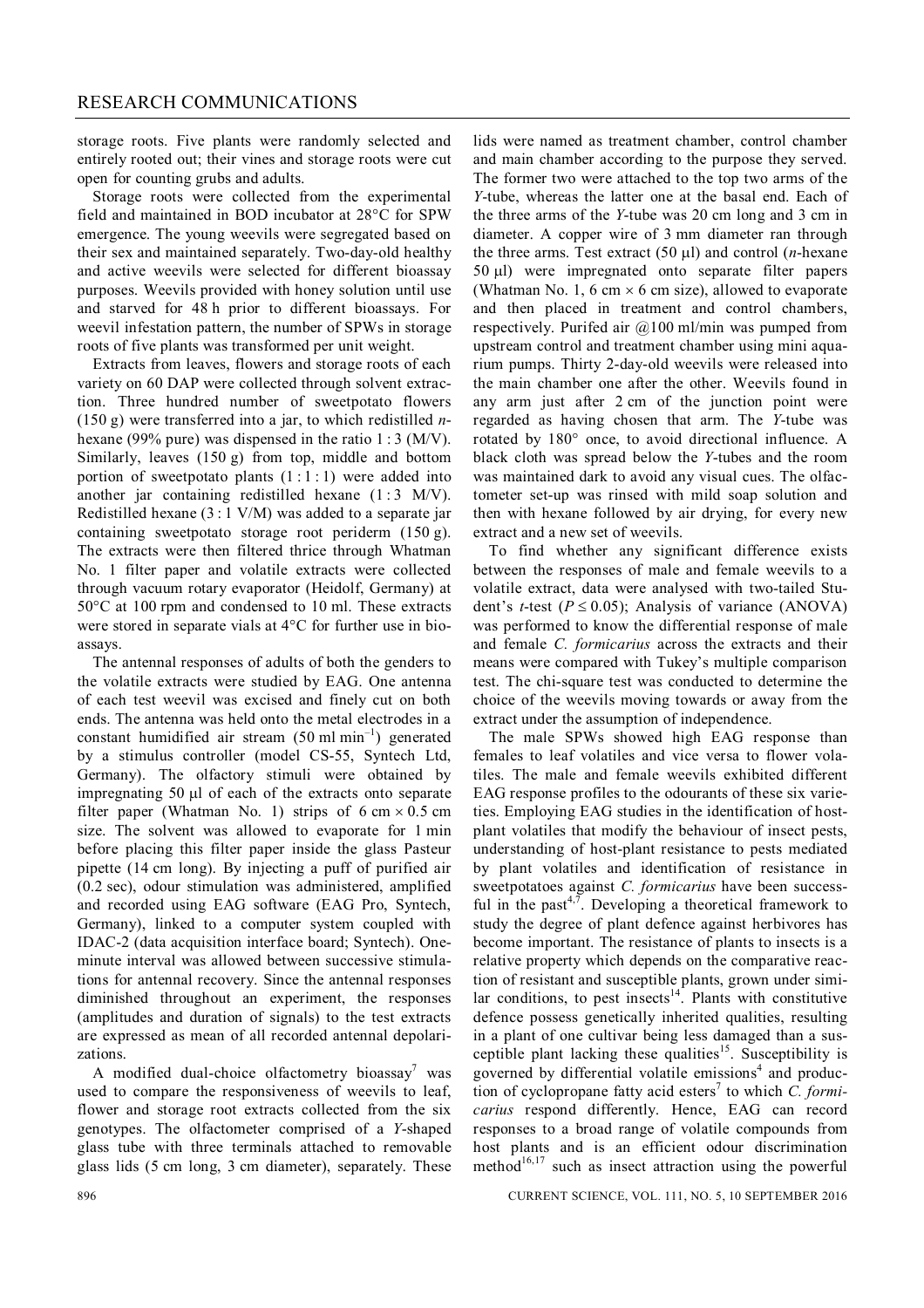

**Figure 1.** Electrophysiological responses of *Cylas formicarius* Fab. to leaf volatile extracts (*a* and *b*), and flower extract (*c* and *d*) of sweetpotato varieties.

insect olfactory system<sup>18,19</sup> and identification of plant varieties with SPW resistance<sup>4,7</sup>. The corroboration of the EAG data demonstrates the specific physiological role of various volatiles from different plant varieties in SPW *in vivo*. The female antennal responses elicited by each of the flower extracts have shown similar pattern obtained by Changwei and co-workers<sup>20</sup>. The amplitude and recovery time of SPW antenna to leaf extracts to reach the resting potential were inversely proportional, indicating that higher the amplitude, lesser the recovery time and vice versa (Figure 1). The ability of both sexes to detect leaf and flower volatiles is probably due to their similar habitat, which requires the use of same clues to locate host plants for survival and reproduction. Significantly different EAG responses were recorded to different extracts as well as to both genders<sup>21</sup>. It appears to be a general phenomenon among phytophagous insects that females and males can detect the same range of volatiles, but females have greater sensitivity to certain compounds<sup>4,21,22</sup>. From the perspective of chemical ecology, volatile compounds produced by plants serve as olfactory cues for herbivore host location<sup>23</sup> .

Behavioural assays indicated the presence of significantly higher attraction  $(P < 0.01)$  of females to flower and storage roots compared to males, and more males to leaf. In leaf odour choice test, a significant difference has been observed in the attraction of male weevils to the varieties (F5,  $15 = 8.93$ ,  $P < 0.01$ ), but not in females. Male weevils were attracted significantly higher, almost double, than those of females to 'Kishan'  $(t = -9.09, df = 6,$  $P < 0.01$ ) and 'Shankar' extracts ( $t = -3.97$ , d $f = 6$ ,  $P \le 0.01$ ). In the flower-odour choice test, a significant

CURRENT SCIENCE, VOL. 111, NO. 5, 10 SEPTEMBER 2016 897

difference has been observed in the attraction of female SPWs across the varieties (F5,  $15 = 12.16$ ,  $P < 0.01$ ). In storage root-odour choice test, a significant difference has been observed in the attraction of both males (F5,  $15 = 10.27$ ,  $P < 0.01$ ) and females (F5,  $15 = 42.22$ ,  $P < 0.01$ ) across the tested varieties. Overall, significantly the highest number of weevils moved towards 'Kishan' and the lowest number towards 'Gouri' variety. 'Kishan' recorded the presence of the highest female weevil and the lowest male weevil in flower and root respectively, but the reverse in leaf. The difference between the means of all pairwise combinations was compared with the HSD (honestly significant difference) to find if any significant difference existed between them. Volatile extracts from storage roots and aerial parts (especially flower) were attractive to female SPWs, the former being substantially greater. According to our results, male SPWs were attracted in the order of leaf > flower > root volatiles, the order being same with field infestation data. The preference of weevils to an extract was completely gender-dependent. SPWs have significantly preferred leaf, flower and storage root of 'Kishan' and 'Shankar', but not that of 'Gouri' ( $\chi^2$  test,  $N = 30$ ,  $P < 0.05$ ) (Table 1).

Stems and storage roots across the six sweetpotato varieties have shown significant difference in infestation levels by SPW (Table 2). The average weevil infestation was maximum in 'Kishan' (8.62 grubs/five plants) and minimum in 'Gouri' (2.04 grubs/five) variety, indicating 'Kishan' as highly susceptible while 'Gouri' shows some degree of resistance to SPW (Table 2).

The storage root damage and yield are directly proportional (correlation coefficient,  $r = 0.86$ ) with highly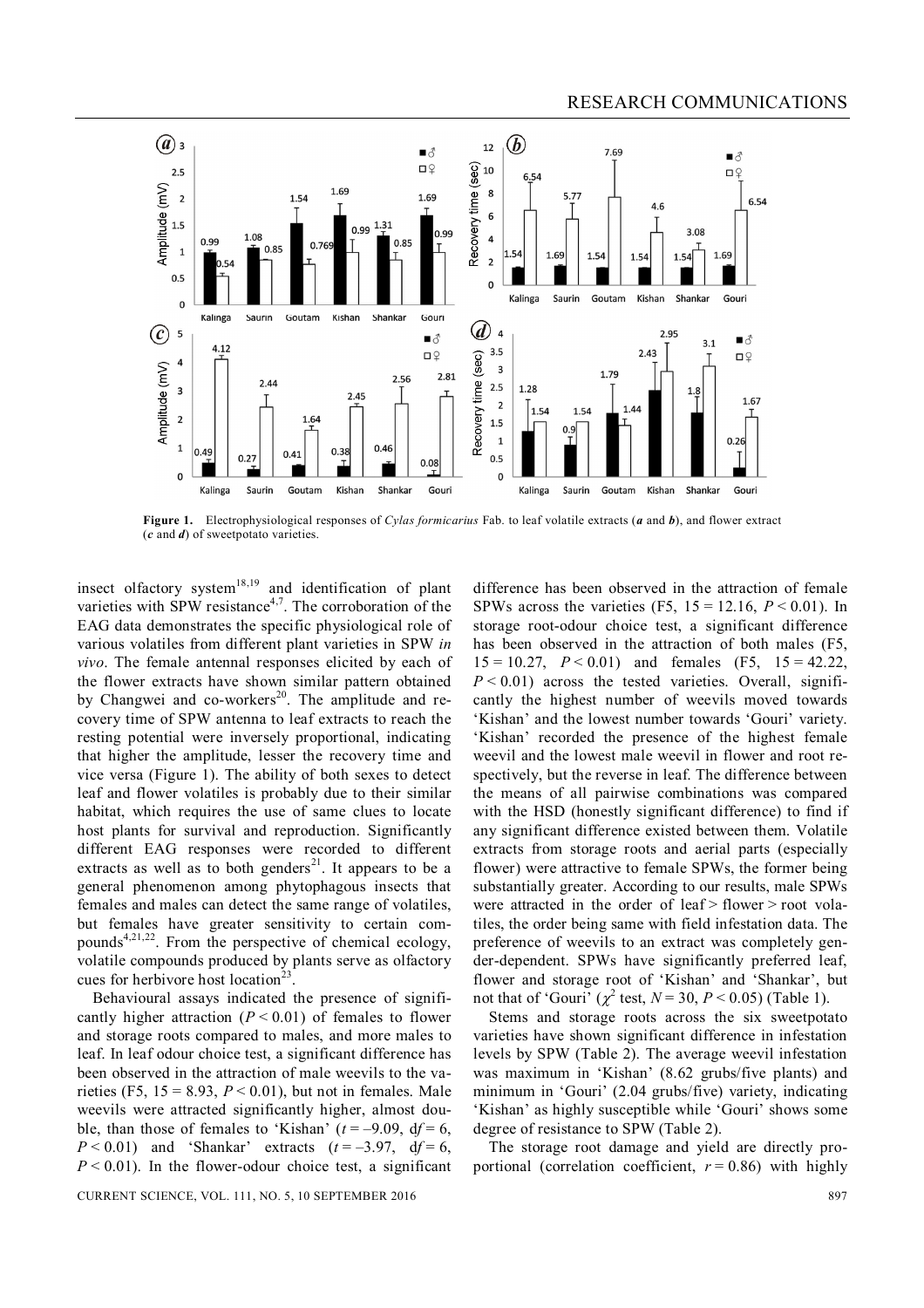## RESEARCH COMMUNICATIONS

|         |                                    | Attraction (%) of weevils ( $N = 30$ ) to leaf extracts |                       |                                   |                                  |                                      | Attraction (%) of weevils ( $N = 30$ ) to flower extracts |                                |                                     | Attraction (%) of weevils ( $N = 30$ ) to storage root extracts |             |                               |
|---------|------------------------------------|---------------------------------------------------------|-----------------------|-----------------------------------|----------------------------------|--------------------------------------|-----------------------------------------------------------|--------------------------------|-------------------------------------|-----------------------------------------------------------------|-------------|-------------------------------|
| Variety | Male                               | Female                                                  | $t, df = 6$           | $(P-value)$<br>$\chi^2$ value     | Male                             | Female                               | $t, df = 6$                                               | $(P$ -value)<br>$\chi^2$ value | Male                                | Female                                                          | $t, df = 6$ | $(P-value)$<br>$\chi^2$ value |
| Kalinga | $45.00^{a}$<br>± 3.34              | ±11.98<br>$27.50^{a}$                                   | $-2.51*$              | (0.0025)<br>11.99                 | $20.83^{a}$<br>± 8.77            | $27.50^\mathrm{ab}$<br>$\pm$ 5.00    | $-1.53^{\rm NS}$                                          | (0.124)<br>4.174               | $20.83^{\rm a b d e}$<br>$\pm 1.67$ | $26.67^{\rm abc}$<br>± 3.85                                     | $-3.21*$    | (0.510)<br>1.35               |
| Saurin  | $33.33^{b}$<br>$\pm$ 3.85          | ± 14.14<br>$30.00^{\rm b}$                              | $-0.53$ <sup>NS</sup> | (0.495)<br>1.41                   | 20.00 <sub>b</sub><br>$\pm$ 8.16 | $40.00^{acd}$<br>$\pm\,8.61$         | $-3.89**$                                                 | $(0.001)*$<br>13.61            | $15.00^{a}$<br>$\pm$ 1.93           | $21.67^{\rm de}$<br>$\pm$ 1.92                                  | $-5.65**$   | (0.161)<br>3.66               |
| Goutam  | $34.17^{\circ}$<br>± 3.19          | ± 13.47<br>$30.00^{\circ}$                              | $-0.50^{\rm NS}$      | (0.251)<br>2.764                  | $22.50^{\circ}$<br>±7.39         | $33.33^e$<br>± 2.72                  | $-3.18*$                                                  | $(0.033)*$<br>6.78             | $15.00^{\mathrm{b}}$<br>±1.93       | $20.83^{\rm fg}$<br>$\pm$ 1.67                                  | $-5.29**$   | (0.179)<br>3.43               |
| Kishan  | 49.17 <sup>bcd</sup><br>$\pm$ 3.19 | 25.83 <sup>d</sup><br>$\pm$ 5.00                        | $-9.09**$             | $\star$<br>15.179<br>$(0.0005)^*$ | $27.50^{d}$<br>$\pm 6.87$        | $43.33$ <sup>bfg</sup><br>$\pm 6.09$ | $-3.99**$                                                 | $(0.0003)*$<br>16.01           | $11.64^{\circ}$<br>± 1.92           | $40.83$ <sup>adfh</sup><br>± 3.19                               | 18.09**     | $(0.000145)*$<br>17.67        |
| Shankar | ± 12.17<br>$43.33^{\circ}$         | $18.33^e$<br>± 7.94                                     | $-3.97**$             | $(0.0001)*$<br>17.68              | ±21.86<br>$28.34^{\circ}$        | ± 3.19<br>$22.5$ <sup>cf</sup>       | $0.61^{\rm NS}$                                           | $(0.03)*$<br>$7.00\,$          | $15.00^{\rm d}$<br>$\pm$ 1.93       | 35.84 <sup>begin</sup><br>$\pm$ 1.67                            | $-18.86**$  | $(0.0009)*$<br>13.89          |
| Gouri   | $27.50^{\rm \, ade}$<br>$\pm$ 1.66 | ± 13.47<br>$25.00^\mathrm{f}$                           | $-0.43$ <sup>NS</sup> | (0.900)<br>0.2105                 | $16.67^\mathrm{f}$<br>± 5.44     | 19.17deg<br>± 3.19                   | $-0.92^{\mathrm{NS}}$                                     | (0.625)<br>0.94                | $15.00^{\circ}$<br>$\pm$ 1.93       | $20.00^{\rm chi}$<br>± 2.72                                     | $-3.46*$    | (0.492)<br>1.42               |
| F5, 15  | $8.93**$                           | $0.54$ <sup>NS</sup>                                    |                       |                                   | $0.75^{\rm NS}$                  | $12.16**$                            |                                                           |                                | $10.27**$                           | $42.22**$                                                       |             |                               |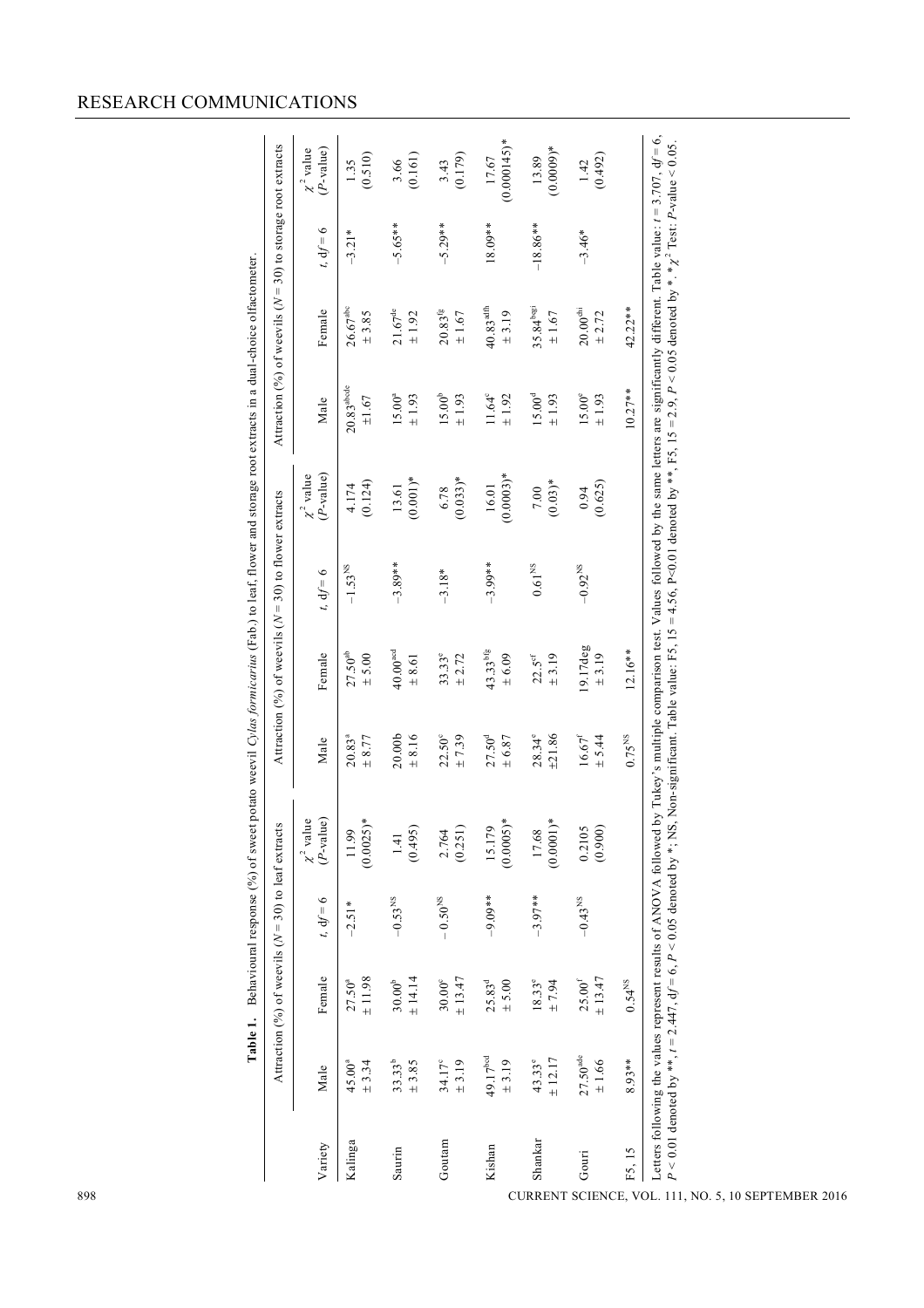|         | Number of grubs/five plants  |                       |                                                                            |                                                      |
|---------|------------------------------|-----------------------|----------------------------------------------------------------------------|------------------------------------------------------|
| Variety | <b>Stems</b>                 | Roots                 | Average number of weevils in both<br>stem and storage roots of five plants | Average number of weevils<br>per kg of storage roots |
| Kalinga | $3.00^a + 1.00$              | $0.67^{\rm a} + 0$    | 3.80                                                                       | 58.27                                                |
| Saurin  | $5.00^{bc} + 2.00$           | $1.33^{\rm b} + 1.00$ | 4.92                                                                       | 60.89                                                |
| Goutam  | $2.67^{\text{d}} + 0.58$     | $2.33^{\circ}$ + 0.58 | 3.76                                                                       | 39.44                                                |
| Kishan  | $8.00^{\text{abdef}} + 1.00$ | $3.33^d + 1.15$       | 8.62                                                                       | 108.46                                               |
| Shankar | $3.30^{\circ} + 0.58$        | $3.00^{\circ} + 1.00$ | 4.89                                                                       | 92.94                                                |
| Gouri   | $2.33^{\text{cf}} \pm 0.58$  | $0.00d^e \pm 0$       | 2.04                                                                       | 33.79                                                |
| F5, 10  | $15.51**$                    | $3.41*$               |                                                                            |                                                      |

|  |  |  |  | <b>Table 2.</b> Infestation pattern of weevil <i>Cylas formicarius</i> (Fab.) in sweet potato genotypes |
|--|--|--|--|---------------------------------------------------------------------------------------------------------|
|--|--|--|--|---------------------------------------------------------------------------------------------------------|

Table value: F5, 10 = 5.64, *P* < 0.01 denoted by \*\*, F5, 10 = 3.33, *P* < 0.05 denoted by \*; NS, Non-significant. Letters following the values represent results of ANOVA followed by Tukey's multiple comparison test. Values followed by the same letters are significantly different.



**Figure 2.** Sweetpotato weevil, *Cylas formicarius* Fab.*,* per cent damage and yield (tonnes/ha).

susceptible variety ('Kishan') recording 26.68 t ha<sup>-1</sup>, and the resistant variety ('Gouri')  $12.5$  t ha<sup>-1</sup> (Figure 2). In this study, the variety showing comparatively higher degree of resistance to SPW produced less yield, indicating that sweetpotato plants adjust their physiology either to produce more or to defend more. Plants divert their biomass for production of defence compounds against herbivores resulting in lower yields $24$ . The resistant variety, which has shown low yield, has also recorded low levels of insect infestation; probably because these varieties are generally not preferred by SPW either because of the production of anti-nutritional factors or behaviour modifying chemicals like repellents, or production of lesser quantities of attractants. In 'Kishan', there was a significant difference in infestation pattern compared at 90 and 120 DAP as well as 60 and 120 DAP in stem, while for all comparisons the infestation pattern was significantly different in storage roots, indicating preference of weevils towards roots than stem. This may be due to the favourable conditions and availability of required nutrients for weevil sustenance and multiplication in storage roots but not in stem. The results suggest that 'Gouri'

CURRENT SCIENCE, VOL. 111, NO. 5, 10 SEPTEMBER 2016 899

contains compounds that might not be much preferred by SPW. Variation in the response of plants to SPW is due to alteration in chemical constituents among varieties, which could result in the variation in initial attraction, host choice, success of weevils in utilizing different plants or a combination of these factors<sup>12</sup>. The highest SPW damage was observed in the storage roots of 'Kishan' (82.33%), whereas the lowest was observed in 'Gouri' (33.73%; Figure 2). The average number of weevils per unit weight of storage roots was highest in 'Kishan' and lowest in 'Gouri', similar to the trend of per cent damage. This indicates that chemical factors might be involved in determining the preference of weevils towards particular varieties<sup>4,9</sup>.

There was a significantly greater response of females than males to flower extracts in both olfactometry and electroantennography, whereas it was the reverse in leaf extracts. Thus, the highest weevil attraction towards specific variety by olfactometric studies, electrophysiological response, field infestation data and maximum damage in the storage roots implies that 'Kishan' appears to be highly susceptible to *C. formicarius*, whereas 'Gouri' is